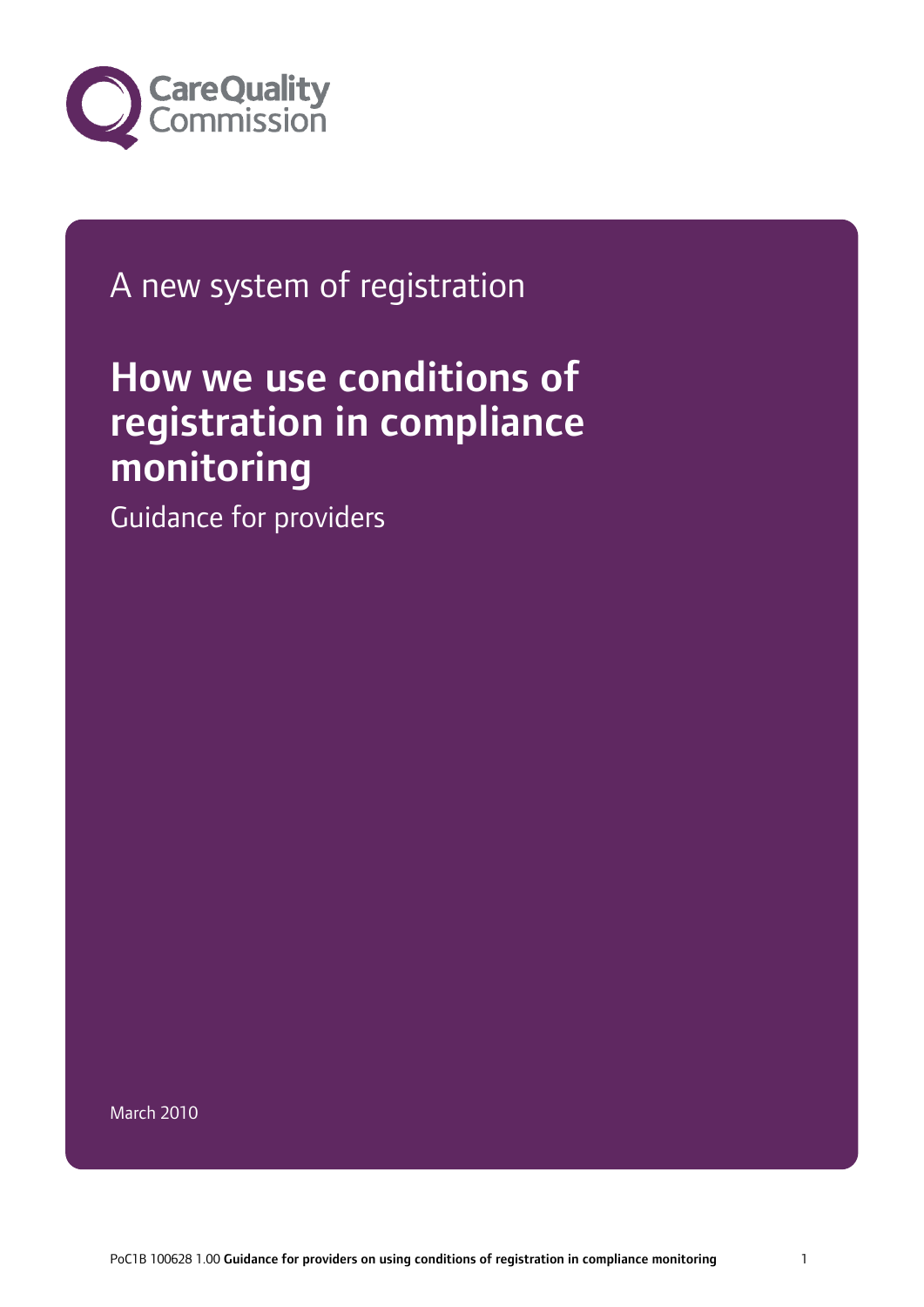#### Introduction

This guidance gives an overview of:

- How and when we make conditions for providers when monitoring compliance with the relevant regulations.
- How changes can be made to conditions of registration.
- The process we will follow when we apply conditions.
- The wording we must use on letters, notices and certificates.

Other guidance you need to read alongside this:

- Judgement framework
- Setting the bar
- Guidance about locations
- Enforcement policy.

#### Main points

- 1. This guidance covers how and when we make conditions for providers when monitoring compliance with the relevant regulations, and how changes can be made to conditions of registration.
- 2. Conditions of registration that we make during the initial registration process are different to the conditions that we make when monitoring ongoing compliance. We have produced separate guidance on how we use conditions of registration for providers applying to the new registration system.
- 3. During the initial registration process under the Health and Social Care Act 2008, all providers will be registered with 'restrictive' conditions. These are routine and define the regulated activities that a provider is registered to carry on, the locations at which they may be carried on, and whether there are any further restrictions: for example they may say that you cannot carry out surgery on children under the age of three, or that you can only accommodate 40 people.
- 4. Some providers may also be registered with 'compliance' conditions, where we have concerns about non-compliance. 'Compliance' conditions require a provider to make improvements to their service in order to meet essential standards of quality and safety and will be used only during the initial registration of existing providers. This is because the law allows us to apply compliance conditions for existing providers at transition only.
- 5. During ongoing monitoring of compliance, only 'restrictive' conditions will be used. Some 'restrictive' conditions will be routine and define the regulated activities that a provider is registered to carry on. Others have the same purpose as 'compliance' conditions mentioned above, and will require a provider to make improvements to their services to ensure that people who use services experience essential standards of quality and safety.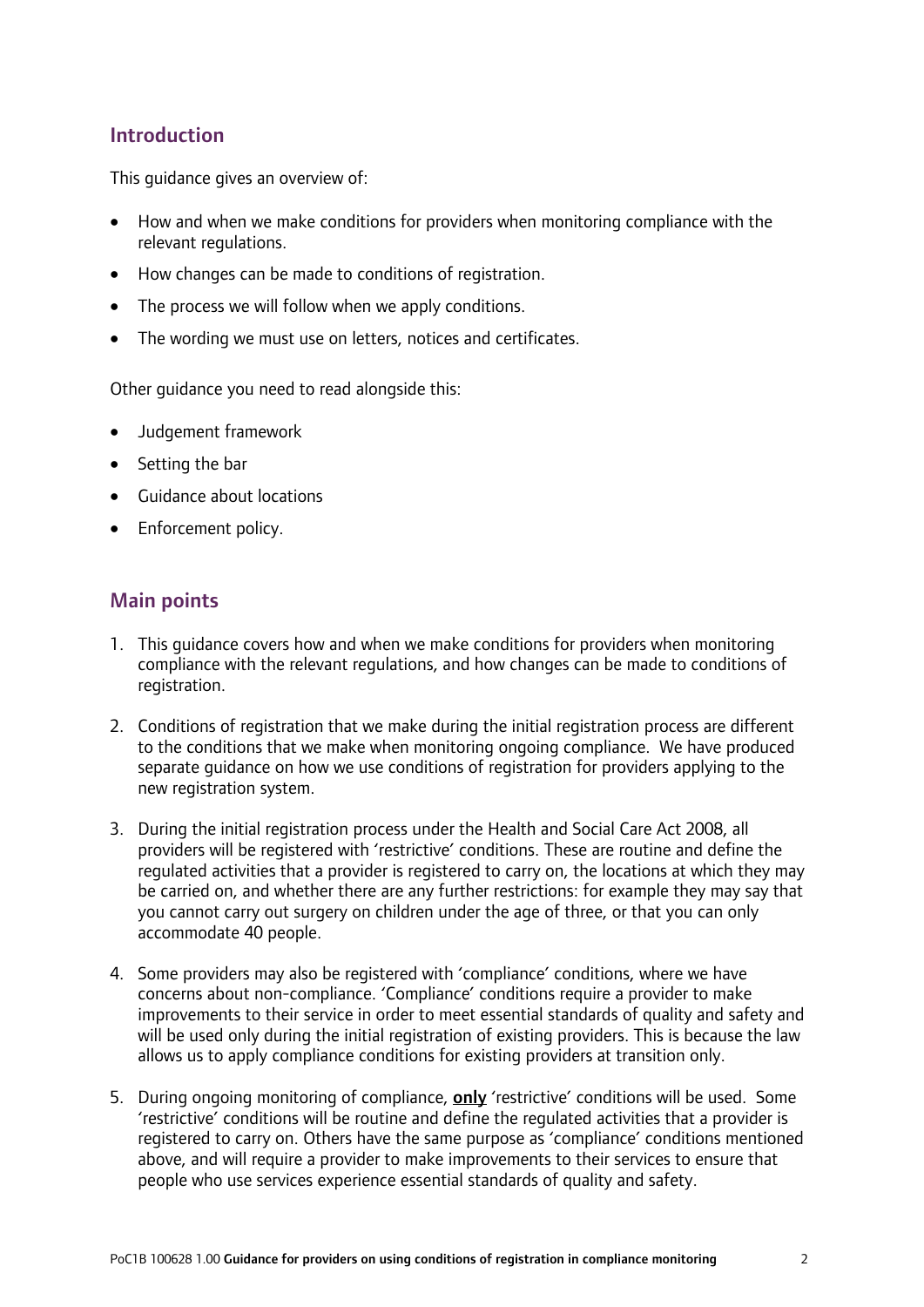- 6. It is the responsibility of the applicant to provide evidence that their service can meet the needs of the people using it, that it is compliant with relevant regulations, and that they are able to successfully carry on the regulated activity for which they are registered to provide.
- 7. So that we do not hold back the diverse and innovative health and social care providers, we will make sure that any conditions of registration we apply or agree are consistent and proportionate.
- 8. Following registration, there are two ways to make changes to these conditions:
	- The registered person (provider or registered manager) can apply to remove or vary conditions applied to their registration.
	- We can decide to add, vary or remove conditions applied to their registration during the course of their registration, and as an enforcement tool.
- 9. We will make decisions, manage and process applications to remove or vary conditions in a rigorous, consistent and lawful way.

10. When we apply a condition, we can do this:

- With the written agreement of the provider (only at the time of their original application, and evidenced in writing).
- Through issuing of a notice of proposal, and then a notice of decision.
- Immediately, through issuing a notice of decision (in emergencies only).
- 11. Where we are applying a condition without the agreement of the registered provider, they have the right to make written representations if they do not agree with what we have proposed in the notice of proposal. They have the right to make an appeal to the First-tier Tribunal if they do not agree with what we have stated in a notice of decision.

#### Guidance

1



A condition of registration places a limit or a restriction on what a provider can do.

It may be linked to a location, regulated activity, service type, or specific activity.

All providers will have routine 'restrictive' conditions applied when they register under the Health and Social Care Act 2008, for example:

The location where a regulated activity can be provided.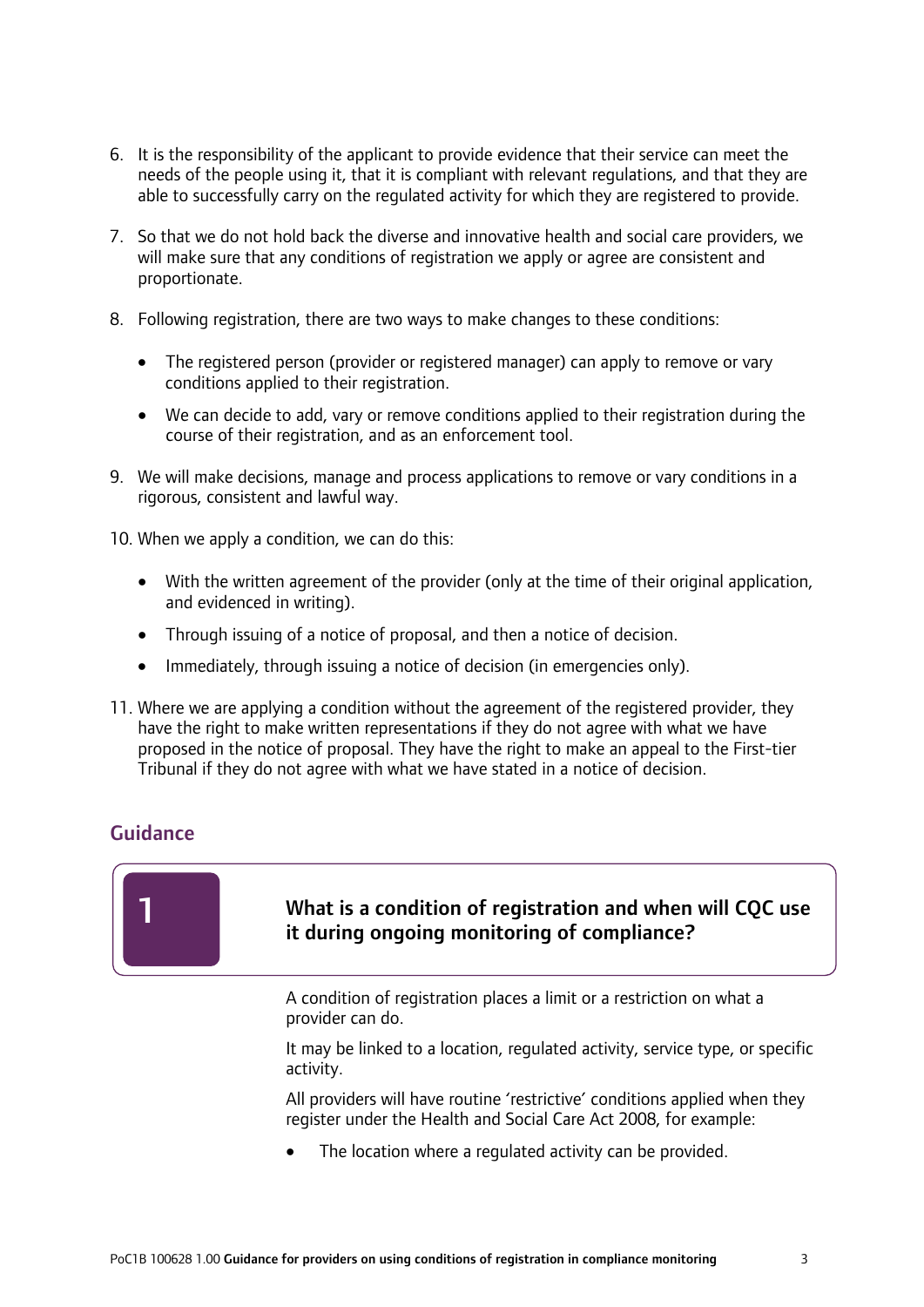The need to have a registered manager.

Some providers may have other routine 'restrictive' conditions applied to their registration because of the type of service they provide, and who they provide it to. For example, a condition that surgery may not be carried out on children under the age of three, or a condition placing a limit of 40 people to be accommodated at a location.

We may also decide to apply other 'restrictive' conditions where there is evidence that an applicant is not compliant with a regulation or regulations, and that limiting their ability to carry on that activity will address that problem.

| How can changes be made to conditions of registration? |
|--------------------------------------------------------|
|                                                        |

There are two ways that conditions of registration can be altered:

- When we receive an application for variation from a registered person to remove or vary a condition(s).
- When we decide to add, remove or vary a condition(s).

In most cases, any decision we take to add, remove or vary a condition, that is not because of an application from the registered provider, will be because we have concerns about the provider's compliance with requirements in the way that they deliver a regulated activity. This could be at one location, some locations, or more generally.

#### If a provider wants to apply to vary their conditions, what do they do?

There are application forms on our website.

Choose the correct form for the change you want to make

- Add or remove locations.
- Change the address of a location.
- Remove compliance conditions.
- Vary or remove restrictive conditions.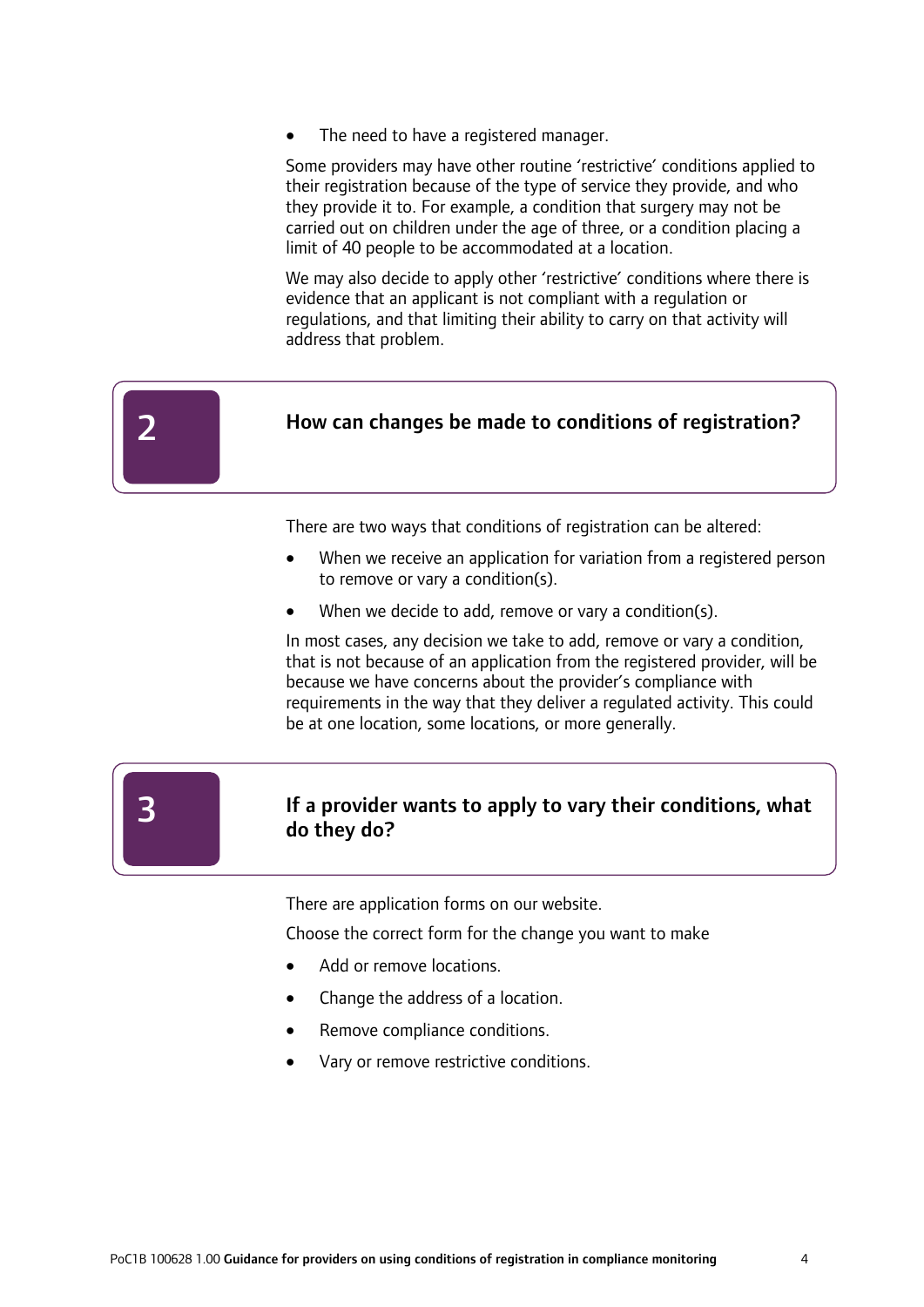4

 When CQC decides to vary, remove or add conditions because it has concerns about compliance, what does it do?

Applying a restrictive condition to the registration of the provider is one of the actions we may take to force improvement. We will make our decision to take this action based on the information we have about the service, and information that we get from the provider. For example, where there are concerns about managing healthcare-associated infections, we may decide it is necessary to close a ward for a period of time so the provider can address those concerns.

Where we have decided that applying a restrictive condition is the most effective action, we will send the provider a Notice of Proposal.

The notice must tell the applicant that they have a right to make written representations to CQC about anything they wish to dispute.

If the provider does not want to make written representations, and notifies us of that, we will then serve a Notice of Decision

Where they do make written representations, we must wait for the decision of the person hearing those representations before proceeding. If the representations are not upheld, we will send the notice of decision. If they are upheld, we will review how we should proceed.

The certificate can be sent if the provider tells us they do not wish to appeal, or if we do not hear from them for 28 days after serving the Notice of Decision.

If the provider does make an appeal to the First-tier Tribunal, our decision cannot take effect until the outcome of the appeal is known.



#### How are the Notices of Decision different to those issued during the application process?

When we initially register a provider as part of the transitional process, we send out a Notice of Decision to let the provider know whether they are registered and what types of conditions are applied to their registration.

If a provider does not agree with our decision, they can then make representations to us. The law allows us to do this for transition, because of the tight timescales required in order to register all providers.

When we move into compliance monitoring, this process changes because the transitional laws no longer apply. If we want to apply a condition that has not been agreed with the provider in writing, we cannot send out a Notice of Decision straightaway.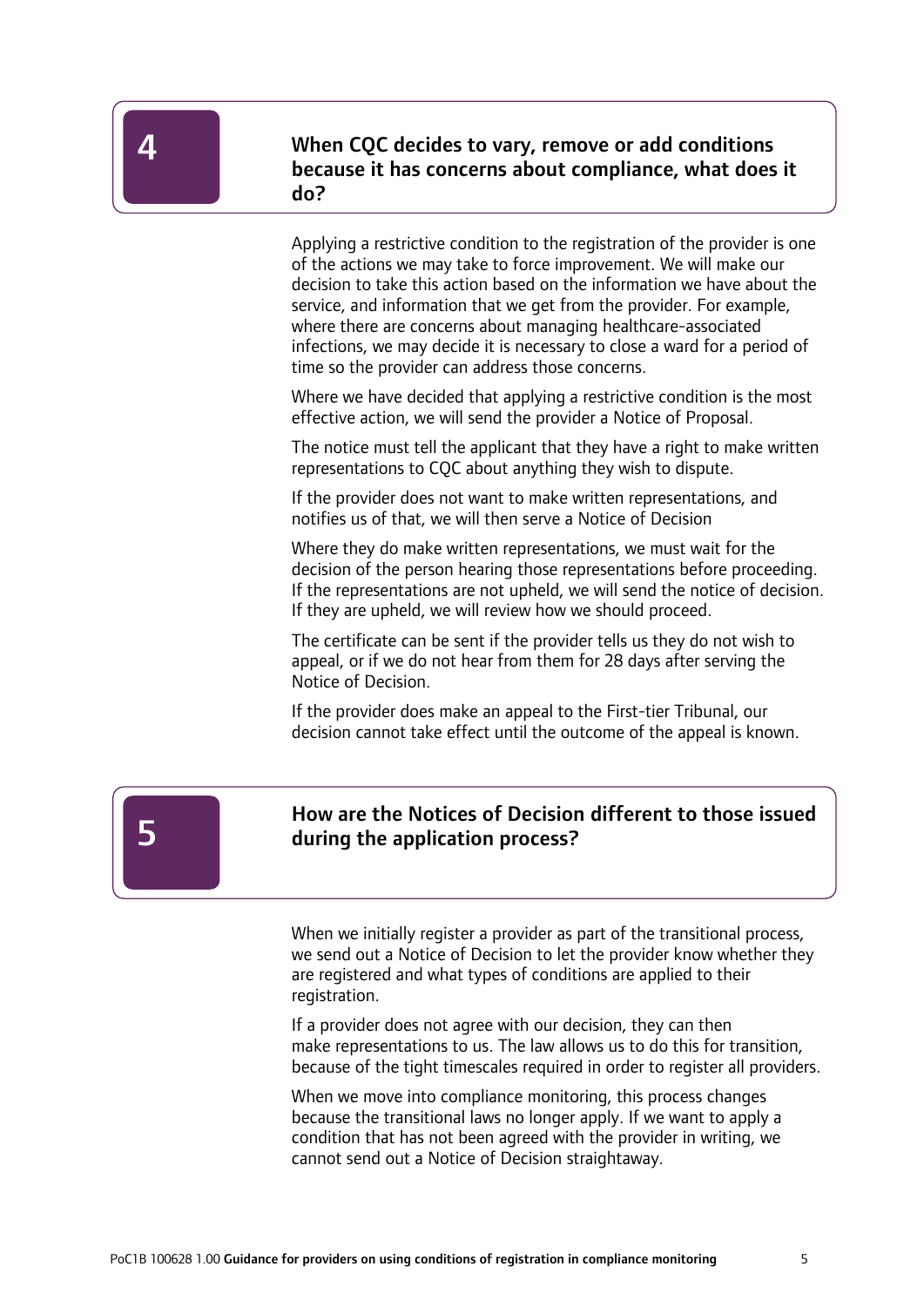The law requires us to send out two Notices when we apply conditions a Notice of Proposal and a Notice of Decision - where conditions have not been agreed with the provider. Where conditions have been agreed with the provider, we will only send a Notice of Decision.

#### What wording does CQC use on the registration recommendation report, notices of proposal, notice of decision, certificates and letters to impose conditions?

All conditions must be:

- Appropriate
- Written in plain language
- Not unnecessarily restrictive
- Enforceable
- Lawful
- Consistent
- Concise
- Written in a way that makes it clear what is being said and what is being required.

The same wording must be repeated in:

- Registration recommendation reports
- Notice of proposal
- Notices of decision
- Certificates of registration.

In order to be legally enforceable, a condition needs to be unambiguous and specific so that there is no room for interpretation as to what it means, and so that the provider understands exactly what it must do to comply with the condition.

 $\overline{1}$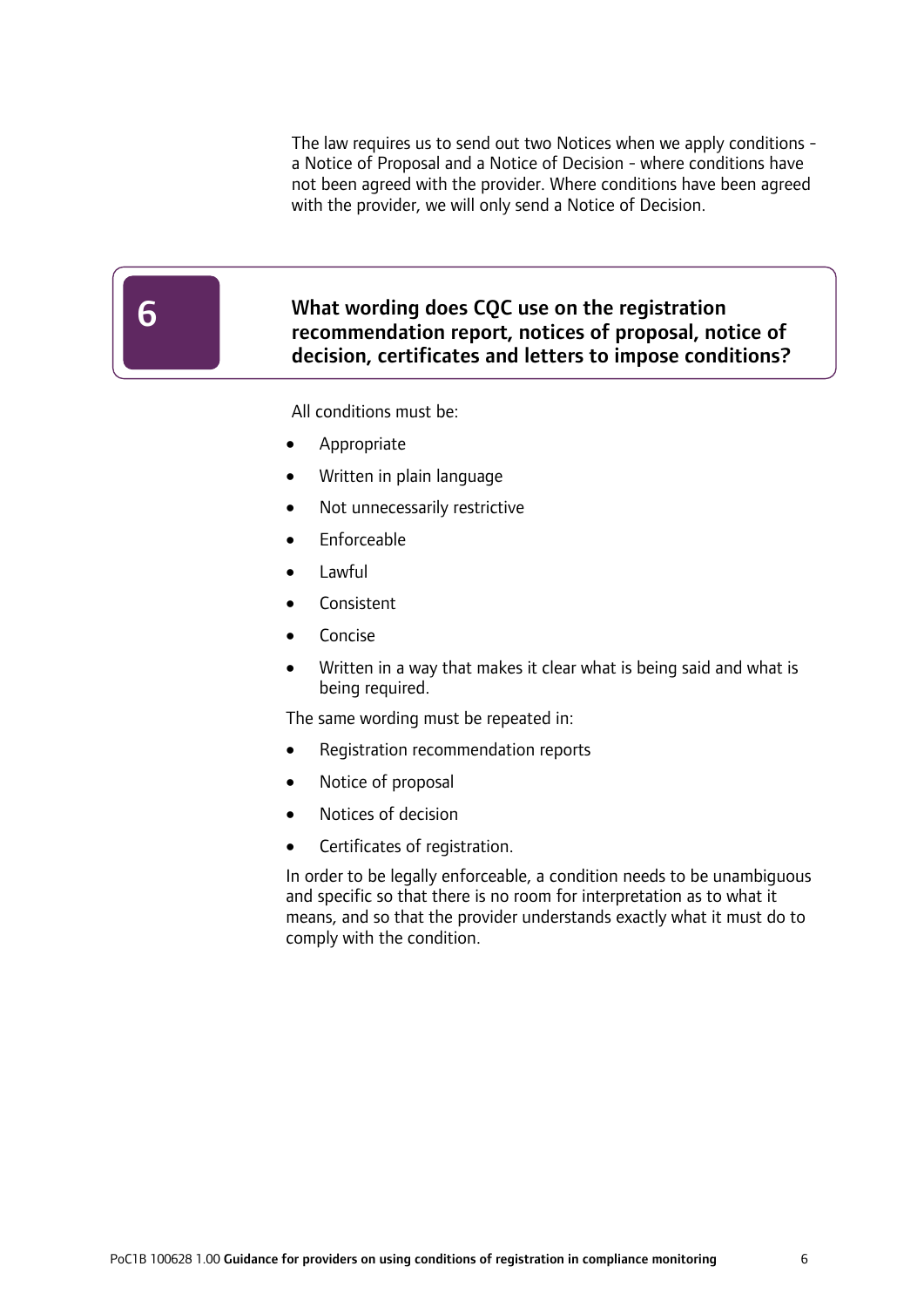### Appendix 1: Example wording for conditions

#### Standard wording for routine 'restrictive' conditions

| Location | This Regulated Activity may only be carried on at the following locations: |
|----------|----------------------------------------------------------------------------|
|          | o location A <address></address>                                           |
|          | o location B <address></address>                                           |

| Registered | < provider name>must have a registered manager in day to day charge of |
|------------|------------------------------------------------------------------------|
| manager    | <requlated activity=""> at <location></location></requlated>           |
|            |                                                                        |

| Number of people<br><provider name=""> must only accommodate a maximum number of<br/><number> service users at <location><br/>who can be<br/>accommodated<br/>(care home only)</location></number></provider> |
|---------------------------------------------------------------------------------------------------------------------------------------------------------------------------------------------------------------|
|---------------------------------------------------------------------------------------------------------------------------------------------------------------------------------------------------------------|

#### Standard wording for conditions for a registered manager:

| <b>Regulated activity</b><br>and location | <name> is registered to carry on <regulated activity=""></regulated></name>                          |
|-------------------------------------------|------------------------------------------------------------------------------------------------------|
|                                           | <name> is registered to carry on <regulated activity=""> at <location></location></regulated></name> |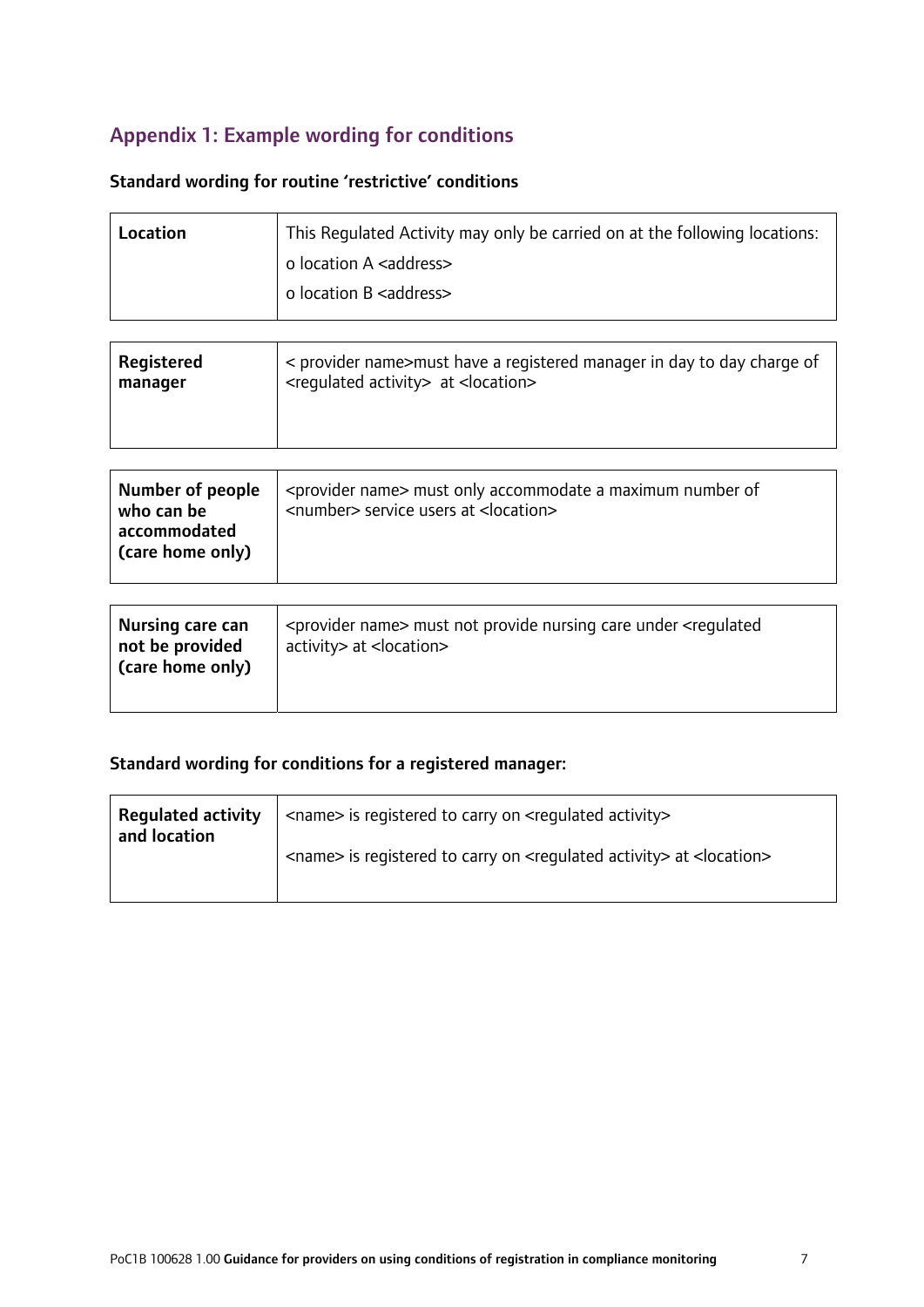#### Standard wording for other 'restrictive conditions'

| <b>Conditions</b><br>examples | <provider name=""> must only accommodate a maximum number of 36<br/>service users at location <name> (repeat for each location it is to be<br/>applied to)</name></provider>                             |
|-------------------------------|----------------------------------------------------------------------------------------------------------------------------------------------------------------------------------------------------------|
|                               | <provider name=""> must not undertake cardiac surgery at <location></location></provider>                                                                                                                |
|                               | <provider name=""> must not admit service users under <regulated activity=""><br/>at <location> without the prior written agreement of the Care Quality<br/>Commission</location></regulated></provider> |
|                               | provider name> must not treat children under three years of age at the<br>location <name> (repeat for each location it is to be applied to)</name>                                                       |

#### Example where there are multiple regulated activities and locations

| Multiple regulated<br>activity and<br>location example | A provider is applying for three regulated activities: TDDI, Diagnostics and<br>Surgery.                                                                                                                                                                                              |
|--------------------------------------------------------|---------------------------------------------------------------------------------------------------------------------------------------------------------------------------------------------------------------------------------------------------------------------------------------|
|                                                        | They have five locations. All three regulated activities are carried on at the<br>five locations.                                                                                                                                                                                     |
|                                                        | Condition:                                                                                                                                                                                                                                                                            |
|                                                        | <provider name=""> must not treat children under the age of three.</provider>                                                                                                                                                                                                         |
|                                                        | If we want to stop the provider treating children under three for all<br>$\bullet$<br>regulated activities and all locations, then we place the above<br>condition against the three regulated activities.                                                                            |
|                                                        | If we want to stop the provider treating children under three at four<br>$\bullet$<br>of the five locations, we would write the conditions as below, and<br>place it at the regulated activity level, and repeat for each regulated<br>activity to which that same condition applies. |
|                                                        | <provider name=""> must not treat children under the age of three. This<br/>condition does not apply to location 5 (address)</provider>                                                                                                                                               |
|                                                        | If we want to stop the provider treating children under three for all<br>$\bullet$<br>regulated activities, but only at two locations, then we place the<br>condition below against the relevant location and repeat for each<br>requlated activity.                                  |
|                                                        | At location 1 (address), <provider name=""> must not treat children under<br/>three years of age</provider>                                                                                                                                                                           |
|                                                        | If we want to stop the provider treating children under three for two<br>$\bullet$<br>regulated activities (for example, surgery, TDDI), but only at three of                                                                                                                         |